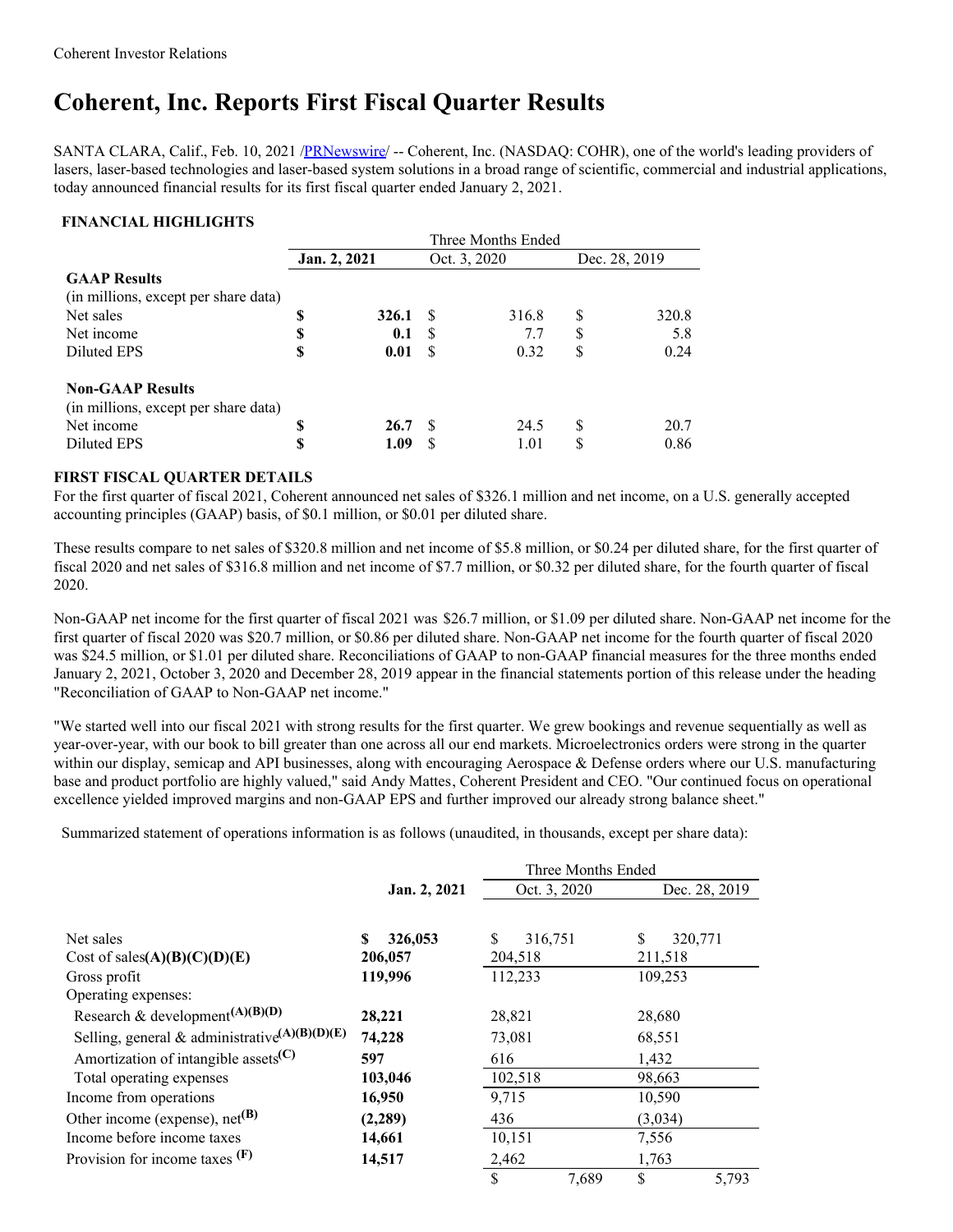| Net income                                   |        | 144  |        |      |        |      |
|----------------------------------------------|--------|------|--------|------|--------|------|
| Net income per share:                        |        |      |        |      |        |      |
| Basic                                        |        | 0.01 |        | 0.32 |        | 0.24 |
| Diluted                                      |        | 0.01 |        | 0.32 |        | 0.24 |
| Shares used in computations:<br><b>Basic</b> | 24,264 |      | 24,193 |      | 23,971 |      |
| Diluted                                      | 24,455 |      | 24,360 |      | 24,160 |      |

**(A)** Stock-based compensation expense included in operating results is summarized below (all footnote amounts are unaudited, in thousands, except per share data):

| <b>Stock-based compensation expense</b> | Three Months Ended |        |              |        |               |       |  |  |
|-----------------------------------------|--------------------|--------|--------------|--------|---------------|-------|--|--|
|                                         | Jan. 2, 2021       |        | Oct. 3, 2020 |        | Dec. 28, 2019 |       |  |  |
| Cost of sales                           |                    | 2.272  | -8           | 1.884  |               | 1,182 |  |  |
| Research & development                  | 1.199              |        | 1.554        |        | 561           |       |  |  |
| Selling, general & administrative       | 8.714              |        | 10.273       |        | 6.049         |       |  |  |
| Impact on income from operations        |                    | 12.185 |              | 13.711 |               | 7.792 |  |  |

For the fiscal quarters ended January 2, 2021, October 3, 2020 and December 28, 2019, the impact on net income, net of tax was \$10,613 (\$0.43 per diluted share), \$11,485 (\$0.47 per diluted share) and \$6,936 (\$0.29 per diluted share), respectively.

**(B)** Changes in deferred compensation plan liabilities are included in cost of sales and operating expenses while gains and losses on deferred compensation plan assets are included in other income (expense), net. Deferred compensation expense included in operating results is summarized below:

| Deferred compensation expense       | Three Months Ended |       |              |       |               |       |  |
|-------------------------------------|--------------------|-------|--------------|-------|---------------|-------|--|
|                                     | Jan. 2, 2021       |       | Oct. 3, 2020 |       | Dec. 28, 2019 |       |  |
| Cost of sales                       |                    |       |              | 28    |               |       |  |
| Research & development              | 295                |       | 504          |       | 243           |       |  |
| Selling, general $&$ administrative | 1,806              |       | 3.614        |       | 1.799         |       |  |
| Impact on income from operations    | - S                | 2.112 |              | 4.146 |               | 2.155 |  |

For the fiscal quarters ended January 2, 2021, October 3, 2020 and December 28, 2019, the impact on other income (expense), net from gains or losses on deferred compensation plan assets was income of \$2,296, \$4,735 and \$2,292, respectively.

**(C)** Amortization of intangibles is included in cost of sales and operating expenses as summarized below:

| <b>Amortization of intangibles</b> | Three Months Ended |       |              |       |               |        |  |  |
|------------------------------------|--------------------|-------|--------------|-------|---------------|--------|--|--|
|                                    | Jan. 2, 2021       |       | Oct. 3, 2020 |       | Dec. 28, 2019 |        |  |  |
| Cost of sales                      |                    | 2.017 |              | 2.346 |               | 10,880 |  |  |
| Amortization of intangible assets  | 597                |       | 616          |       | 1.432         |        |  |  |
| Impact on income from operations   |                    | 2.614 |              | 2.962 |               | 12.312 |  |  |

For the fiscal quarters ended January 2, 2021, October 3, 2020 and December 28, 2019, the impact on net income, net of tax was \$2,270 (\$0.09 per diluted share), \$2,138 (\$0.09 per diluted share), and \$8,942 (\$0.37 per diluted share), respectively.

**(D)** For the fiscal quarters ended January 2, 2021, October 3, 2020 and December 28, 2019, the impact of restructuring charges, net of a gain on the sales leaseback of a facility in the quarter ended October 3, 2020, was \$5,383 (\$4,473 net of tax (\$0.18 per diluted share)), \$129 (\$226 net of tax (\$0.01 per diluted share)), and \$933 (\$666 net of tax (\$0.03 per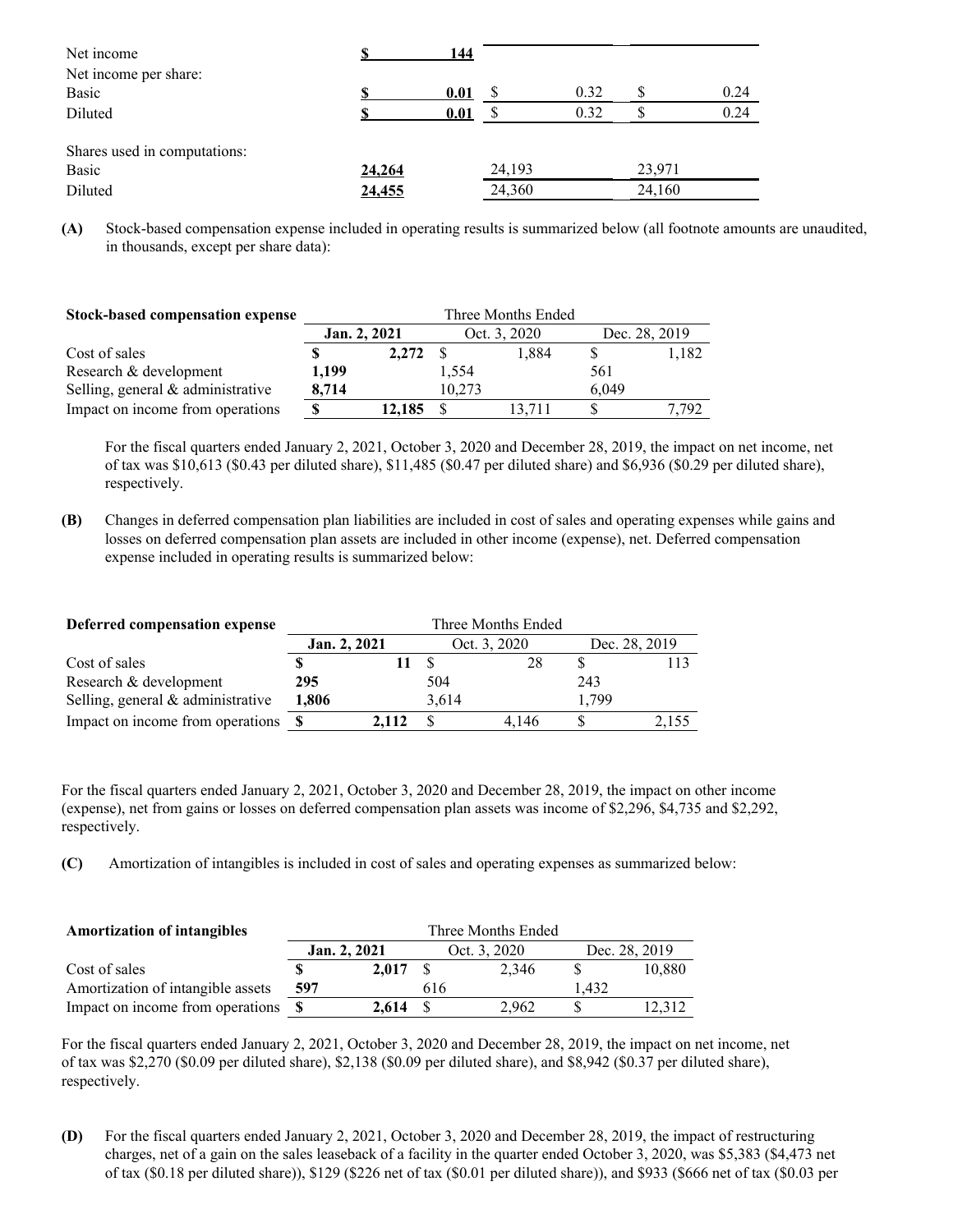diluted share)), respectively.

- **(E)** For the fiscal quarter ended December 28, 2019, selling, general & administrative expense includes a legal settlement related to an asset recovery of \$1,365 (\$1,106 net of tax (\$0.05 per diluted share)).
- **(F)** The fiscal quarters ended January 2, 2021, October 3, 2020 and December 28, 2019 included a non-recurring income tax charge of \$8,614 (\$0.35 per diluted share), \$2,817 (\$0.12 per diluted share) and \$149 (\$0.01 per diluted share), respectively. The fiscal quarters ended January 2, 2021, October 3, 2020 and December 28, 2019 included a charge of \$611 (\$0.03 per diluted share), a charge of \$149 (\$0.00 per diluted share) and a benefit of \$714 (\$0.03 per diluted share) of excess tax charges (benefits) for employee stock-based compensation, respectively.

Summarized balance sheet information is as follows (unaudited, in thousands):

| <b>ASSETS</b>                                                      | Jan. 2, 2021  |           | Oct. 3, 2020 |           |
|--------------------------------------------------------------------|---------------|-----------|--------------|-----------|
| Current assets:                                                    |               |           |              |           |
| Cash, cash equivalents, restricted cash and short-term investments | <b>S</b>      | 544,376   | \$           | 476,369   |
| Accounts receivable, net                                           | 226,199       |           | 220,289      |           |
| Inventories                                                        | 416,381       |           | 426,756      |           |
| Prepaid expenses and other assets                                  | 91,814        |           | 88,250       |           |
| Total current assets                                               | 1,278,770     |           | 1,211,664    |           |
| Property and equipment, net                                        | 260,207       |           | 245,678      |           |
| Other assets                                                       | 350,659       |           | 370,154      |           |
| Total assets                                                       | <sup>\$</sup> | 1,889,636 | \$           | 1,827,496 |
| <b>LIABILITIES AND STOCKHOLDERS' EQUITY</b>                        |               |           |              |           |
| Current liabilities:                                               |               |           |              |           |
| Short-term borrowings                                              | \$            | 17,136    | \$           | 16,817    |
| Accounts payable                                                   | 62,412        |           | 60,225       |           |
| Other current liabilities                                          | 217,115       |           | 191,016      |           |
| Total current liabilities                                          | 296,663       |           | 268,058      |           |
| Long-term liabilities                                              | 641,095       |           | 632,214      |           |
| Total stockholders' equity                                         | 951,878       |           | 927,224      |           |
| Total liabilities and stockholders' equity                         | S             | 1,889,636 | \$           | 1,827,496 |

Reconciliation of GAAP to non-GAAP net income (unaudited, in thousands, (other than per share data), net of tax):

|                                                            | Three Months Ended |        |              |        |               |        |
|------------------------------------------------------------|--------------------|--------|--------------|--------|---------------|--------|
|                                                            | Jan. 2, 2021       |        | Oct. 3, 2020 |        | Dec. 28, 2019 |        |
| GAAP net income                                            |                    | 144    |              | 7.689  |               | 5,793  |
| Stock-based compensation expense                           | 10,613             |        | 11,485       |        | 6,936         |        |
| Amortization of intangible assets                          | 2,270              |        | 2,138        |        | 8,942         |        |
| Restructuring charges and other                            | 4,473              |        | 226          |        | 666           |        |
| Non-recurring tax expense                                  | 8,614              |        | 2,817        |        | 149           |        |
| Tax charge (benefit) from stock-based compensation expense | 611                |        | 149          |        | (714)         |        |
| Other impairment/asset charges (recoveries)                |                    |        |              |        | (1,106)       |        |
| Non-GAAP net income                                        |                    | 26,725 |              | 24,504 |               | 20,666 |
| Non-GAAP net income per diluted share                      |                    | 1.09   |              | 1.01   |               | 0.86   |

Founded in 1966, Coherent, Inc. is one of the world's leading providers of lasers, laser-based technologies and laser-based system solutions in a broad range of scientific, commercial and industrial customers. Our common stock is listed on the Nasdaq Global Select Market and is part of the Russell 1000 and Standard & Poor's MidCap 400 Index. For more information about Coherent, visit the company's website at [www.coherent.com](https://c212.net/c/link/?t=0&l=en&o=3064607-1&h=2990748140&u=http%3A%2F%2Fwww.coherent.com%2F&a=www.coherent.com%C2%A0) for product and financial updates.

## SOURCE Coherent, Inc.

For further information: Kevin Palatnik, EVP & Chief Financial Officer, +1 (408) 764-4110, Kevin.Palatnik@coherent.com